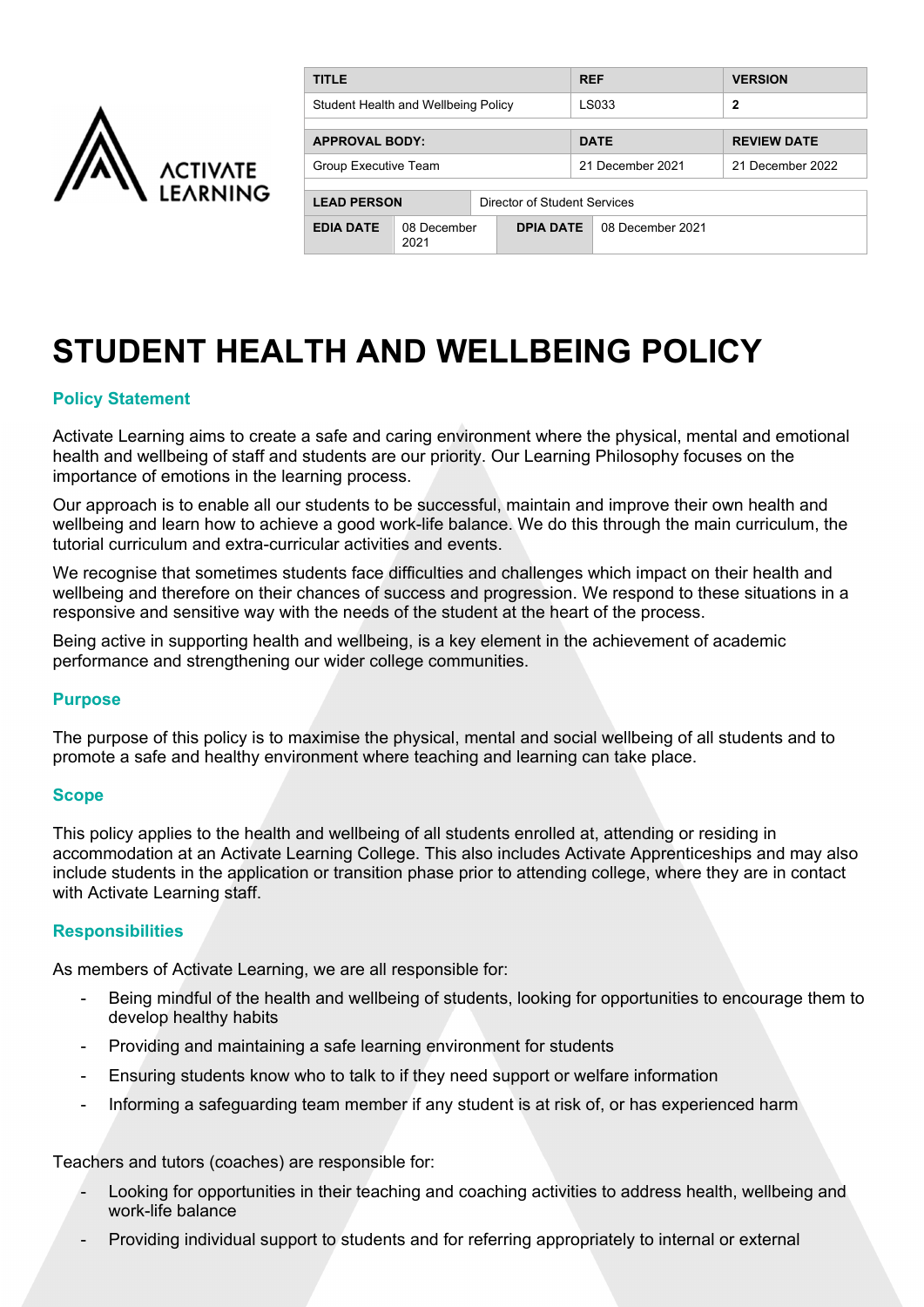services for extra support if they have concerns

The Designated/Deputy Designated Safeguarding Leads/Advisers, are responsible for:

- Reacting to student concerns and referring to additional internal or external agency support where necessary
- Providing safeguarding and optional additional training to all staff to better support students accessing their courses
- Providing advice and guidance for students, parents and staff around specific and general health and wellbeing concerns

Student Services, Learning Support and Student Experience staff are responsible for:

- Delivering a range of health and wellbeing related events throughout the year to educate and provide opportunities to access additional support
- Providing additional pastoral support to enable those struggling with their health and wellbeing to remove barriers to learning
- Ensuring that students with learning difficulties, disabilities and medical conditions get the adaptations, adjustments and support they need to maintain their wellness.

## **Commitment Statement**

## **Equality, Diversity and Inclusion**

We are committed to the accessibility of the Health and Wellbeing curriculum, support, events and enrichment programme to ensure the inclusion of all students with a protected characteristic.

## **Tutorial Personal Development - The Wellness Curriculum**

All full-time learners to have a minimum of one hour every week to receive information outside of their academic studies. The tutorial content will support development of students by:

- Delivering an online wellness curriculum which covers: physical, intellectual, emotional, social, spiritual, environmental, financial and occupational development.
- Emphasising responsible engagement with others and development of social skills in a variety of contexts, such as with peers, trainees in work placements and as active citizens.
- Supporting students to understand how to better manage and understand their behaviour and how it impacts on others, increasing tolerance and respect in the communities our colleges are situated.
- Personal welfare, which includes keeping everyone safe from all forms of bullying and harassment including cyberbullying, protecting own welfare and where to report or get support should a student become a victim or witness any incident that impacts their wellbeing
- Providing a personal tutor for every student to provide individual support and route the student to student services where additional support with wellness is appropriate.

## **Counselling**

All students have access to on-site counselling services, running in accordance with the British Association of Counselling Practitioners' standards. The service includes:

- Activate Learning counsellors inform all students of the service standards prior to offering postassessment appointments.
- The counselling service operates with a high level of confidentiality; though matters of a criminal or safeguarding nature will be supported in line with the Safeguarding Policy and procedures.

## **Support Needs and Accessibility**

Every student requiring additional support to safely study and access their course of study will be offered a support meeting prior to enrolment to put in place. This includes:

Personal risk assessments to safely manage any concerns for a student's welfare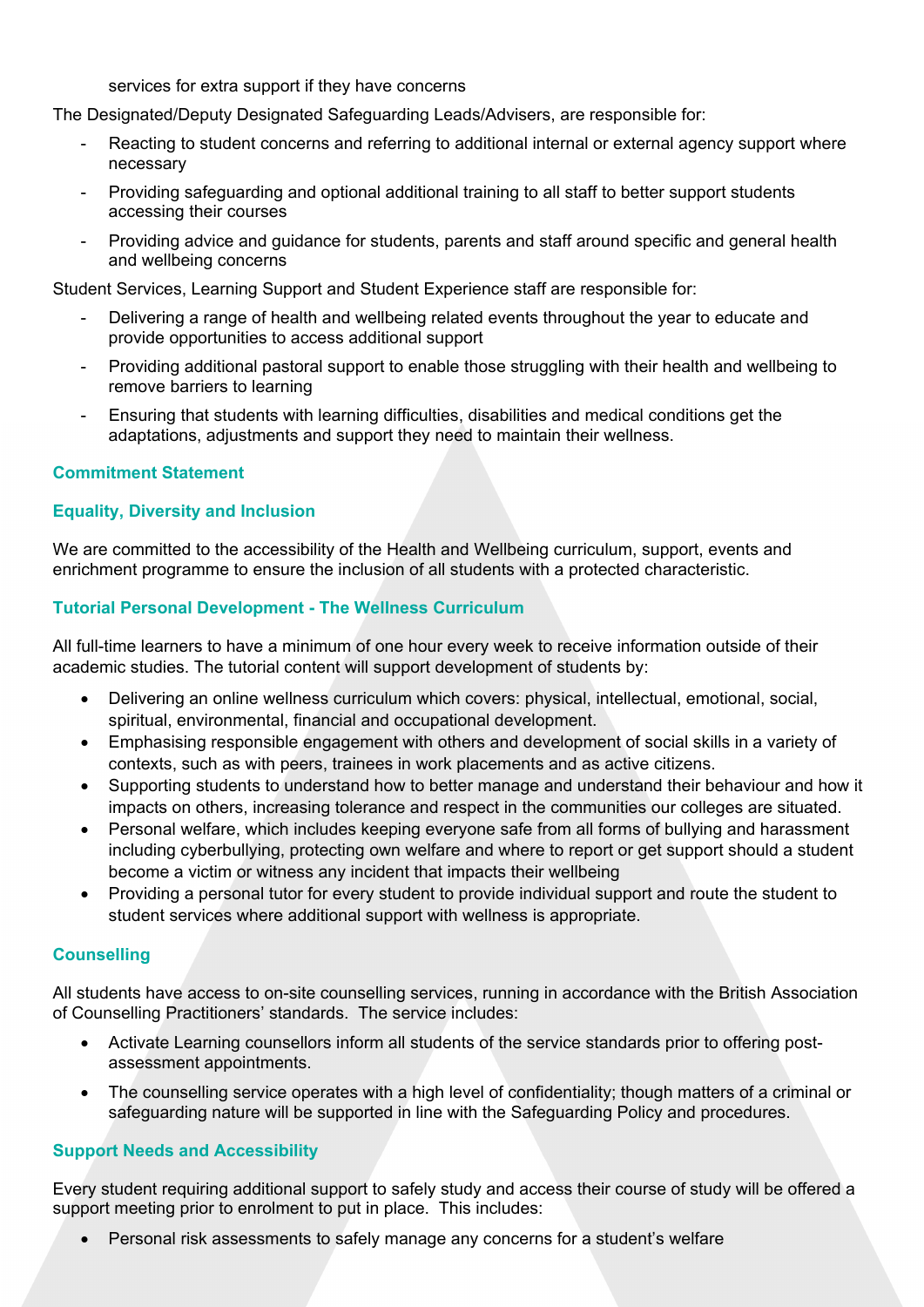- A plan for learning support for those with identified needs
- A personal emergency evacuation plan (PEEP) for those needing assistance in the event of an evacuation of the building
- Safe storage of any medication that cannot be self-administered or may cause hazard to other individuals if misplaced

# **Drug, Alcohol and Substance Misuse**

A zero-tolerance policy is in place for students who choose to bring in, consume or attend college under the influence of illegal substances or alcohol. However, there are many occasions where the reasons for these actions are due to challenging personal circumstances or addiction. Alongside disciplinary processes, Activate Learning will:

- Offer support networks for students to continue to maintain their health and wellbeing
- Encourage referrals to counselling and/or medical support
- Refer students, with consent, to supporting agencies and charities, such as Talk to Frank, talking therapies, or their GP.

## **Fitness to Study and Reside**

To keep students safe and well at college and in residential accommodation, staff must be assured that all students can study/reside without posing too great a risk to themselves or others by:

- Setting up and holding fitness to study/reside meetings with carers (for students under 18) with any external support networks such as Adult/Children's mental health teams. Carers and external support networks are invited to attend with consent from the student.
- Implementing personal risk assessments to manage concerns, where students remain at college.

#### **Mental Wellness**

We recognise that for many of our students the college years come at a stage of life where they are undergoing significant development and change, particularly around their identity and gaining a sense of independence. All of this coupled with increased pressure through social media and study workloads can cause stress. Supporting good mental health is a key element in the delivery of academic performance and developing our college communities. It is our belief that mental health is just as important as physical health.

Mental illness may be detrimental to a person as it may impact their happiness, productivity and collaboration. Additional support arrangements are put in place for poor mental health or mental illness for:

- Students who may have challenges with attending, performing or keeping motivated to stay at college during the academic year
- Students who find themselves involved in an incident at college due to their mental health
- Victims of bullying or harassment

#### **References**

This policy complies with the following legislation:

- Equality Act 2010: Guidance
- Special Needs and Disability Act 2001
- Mental Health Act

## **Related policies and procedures**

This Policy should be read in conjunction with the following Policies and Procedures:

Student Behaviour and Disciplinary Policy